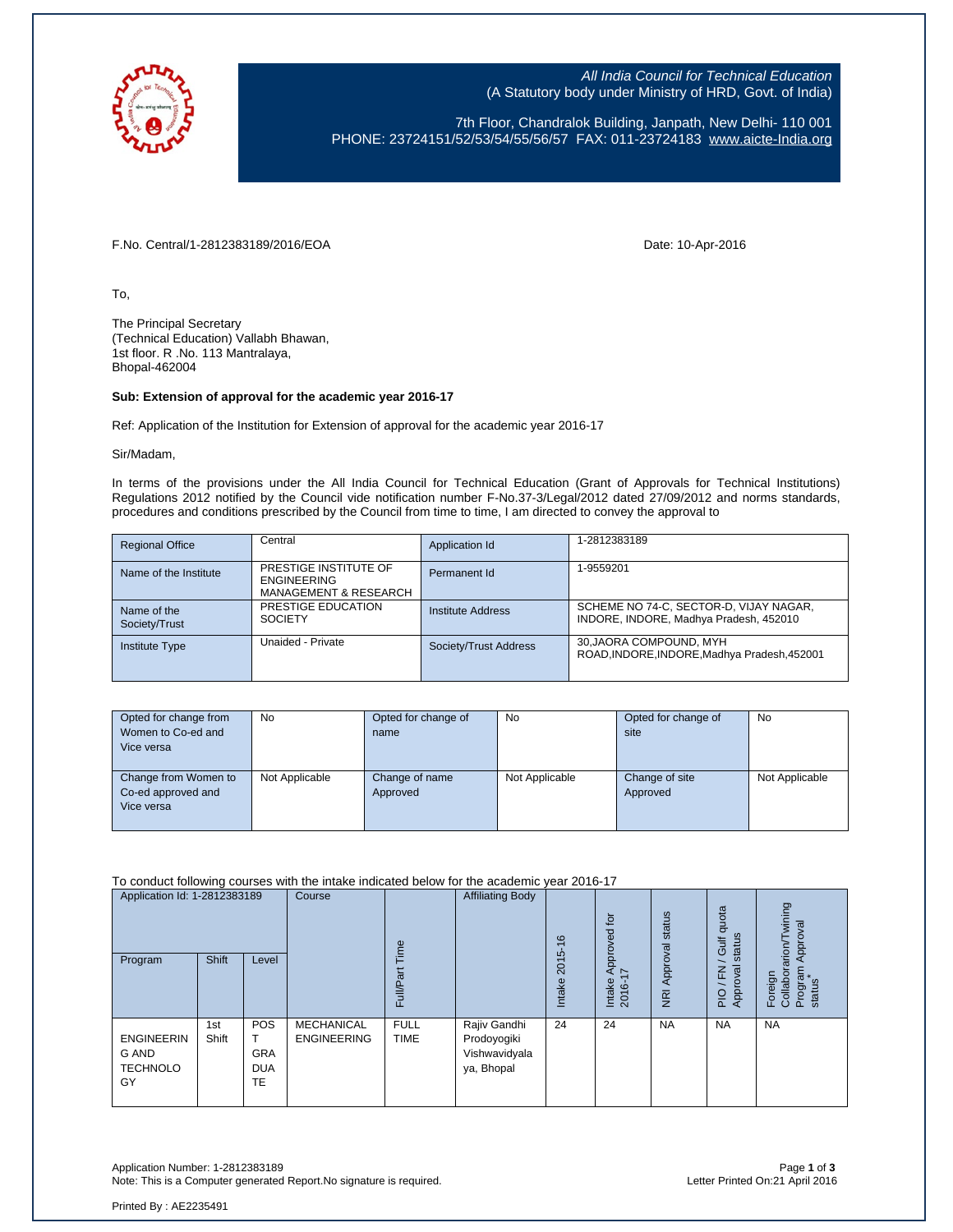

## All India Council for Technical Education (A Statutory body under Ministry of HRD, Govt. of India)

7th Floor, Chandralok Building, Janpath, New Delhi- 110 001 PHONE: 23724151/52/53/54/55/56/57 FAX: 011-23724183 [www.aicte-India.org](http://www.aicte-india.org/)

| <b>ENGINEERIN</b><br><b>G AND</b><br><b>TECHNOLO</b><br>GY | 1st<br>Shift             | <b>UND</b><br>ER<br><b>GRA</b><br><b>DUA</b><br><b>TE</b> | <b>CIVIL</b><br><b>ENGINEERING</b>                                                         | <b>FULL</b><br><b>TIME</b> | Rajiv Gandhi<br>Prodoyogiki<br>Vishwavidyala<br>ya, Bhopal | 120 | 120 | <b>NA</b> | <b>NA</b> | <b>NA</b> |
|------------------------------------------------------------|--------------------------|-----------------------------------------------------------|--------------------------------------------------------------------------------------------|----------------------------|------------------------------------------------------------|-----|-----|-----------|-----------|-----------|
| <b>ENGINEERIN</b><br><b>G AND</b><br><b>TECHNOLO</b><br>GY | 1st<br>Shift             | <b>UND</b><br>ER<br>GRA<br><b>DUA</b><br>TE               | <b>COMPUTER</b><br><b>SCIENCE AND</b><br><b>ENGINEERING</b>                                | <b>FULL</b><br><b>TIME</b> | Rajiv Gandhi<br>Prodoyogiki<br>Vishwavidyala<br>ya, Bhopal | 60  | 60  | <b>NA</b> | <b>NA</b> | <b>NA</b> |
| <b>ENGINEERIN</b><br><b>G AND</b><br><b>TECHNOLO</b><br>GY | 1st<br>Shift             | <b>UND</b><br>ER<br><b>GRA</b><br><b>DUA</b><br><b>TE</b> | <b>ELECTRICAL</b><br><b>ENGINEERING</b>                                                    | <b>FULL</b><br><b>TIME</b> | Rajiv Gandhi<br>Prodovogiki<br>Vishwavidyala<br>va, Bhopal | 60  | 60  | <b>NA</b> | <b>NA</b> | <b>NA</b> |
| <b>ENGINEERIN</b><br><b>G AND</b><br><b>TECHNOLO</b><br>GY | 1st<br>Shift             | <b>UND</b><br>ER<br><b>GRA</b><br><b>DUA</b><br><b>TE</b> | <b>ELECTRONICS</b><br><b>AND</b><br><b>COMMUNICATI</b><br><b>ONS</b><br><b>ENGINEERING</b> | <b>FULL</b><br><b>TIME</b> | Rajiv Gandhi<br>Prodoyogiki<br>Vishwavidyala<br>ya, Bhopal | 60  | 60  | <b>NA</b> | <b>NA</b> | <b>NA</b> |
| <b>ENGINEERIN</b><br><b>G AND</b><br><b>TECHNOLO</b><br>GY | 1st<br>Shift             | <b>UND</b><br>ER<br><b>GRA</b><br><b>DUA</b><br><b>TE</b> | <b>MECHANICAL</b><br><b>ENGINEERING</b>                                                    | <b>FULL</b><br><b>TIME</b> | Rajiv Gandhi<br>Prodoyogiki<br>Vishwavidyala<br>ya, Bhopal | 120 | 120 | <b>NA</b> | <b>NA</b> | <b>NA</b> |
| <b>ENGINEERIN</b><br><b>G AND</b><br><b>TECHNOLO</b><br>GY | 2nd<br>Shift             | <b>DIPL</b><br><b>OMA</b>                                 | <b>CIVIL</b><br><b>ENGINEERING</b>                                                         | <b>FULL</b><br><b>TIME</b> | Rajiv Gandhi<br>Prodoyogiki<br>Vishwavidyala<br>ya, Bhopal | 60  | 60  | <b>NA</b> | <b>NA</b> | <b>NA</b> |
| <b>ENGINEERIN</b><br><b>G AND</b><br><b>TECHNOLO</b><br>GY | 2 <sub>nd</sub><br>Shift | <b>DIPL</b><br><b>OMA</b>                                 | <b>MECHANICAL</b><br><b>ENGINEERING</b>                                                    | <b>FULL</b><br><b>TIME</b> | Rajiv Gandhi<br>Prodoyogiki<br>Vishwavidyala<br>ya, Bhopal | 120 | 120 | <b>NA</b> | <b>NA</b> | <b>NA</b> |

The above mentioned approval is subject to the condition that PRESTIGE INSTITUTE OF ENGINEERING MANAGEMENT & RESEARCH shall follow and adhere to the Regulations, guidelines and directions issued by AICTE from time to time and the undertaking / affidavit given by the institution along with the application submitted by the institution on portal.

In case of any differences in content in this Computer generated Extension of Approval Letter, the content/information as approved by the Executive Council / General Council as available on the record of AICTE shall be final and binding.

Strict compliance of Anti-Ragging Regulation:- Approval is subject to strict compliance of provisions made in AICTE Regulation notified vide F. No. 37-3/Legal/AICTE/2009 dated July 1, 2009 for Prevention and Prohibition of Ragging in Technical Institutions. In case Institution fails to take adequate steps to Prevent Ragging or fails to act in accordance with AICTE Regulation or fails to punish perpetrators or incidents of Ragging, it will be liable to take any action as defined under clause 9(4) of the said Regulation.

## **Note: Validity of the course details may be verified at www.aicte-india.org**

Application Number: 1-2812383189 Page **2** of **3** Note: This is a Computer generated Report.No signature is required.